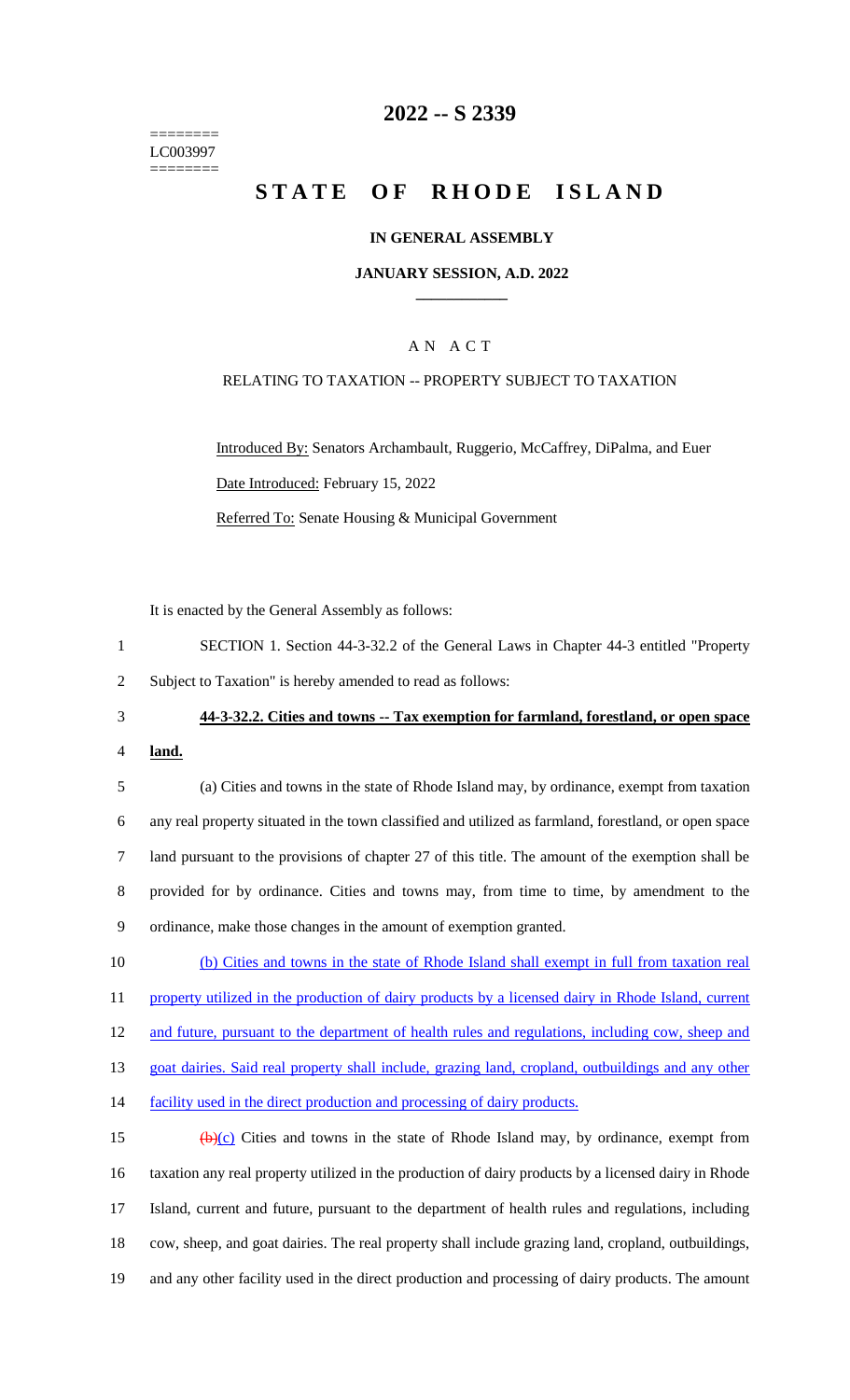of the exemption shall be provided for by ordinance. Cities and towns may, from time to time, by amendment to the ordinance, make those changes in the amount of exemption granted.

 $\frac{1}{2}$  (e)(d) Cities and towns of Rhode Island are authorized by ordinance to provide that any person who obtains an exemption pursuant to the ordinance to which the person is not entitled, by the filing or making of any false statement, or the proffering of any document or other writing known by the person to have been altered, forged, or to contain any false or untrue information, is liable for an amount equal to double the amount of reductions in taxes resulting from the exemption, which amount is recoverable by the city or town in a civil action.

 $(d)(e)$  Cities and towns in the state of Rhode Island are authorized by ordinance to exempt from taxation any real property situated in the town classified and utilized as farmland on which the development rights have been sold or donated and will remain farmland in perpetuity. The amount of the exemption shall be provided for by ordinance. Cities and towns may, from time to time, by amendment to the ordinance, make those changes in the amount of exemption granted.

SECTION 2. This act shall take effect upon passage.

======== LC003997 ========